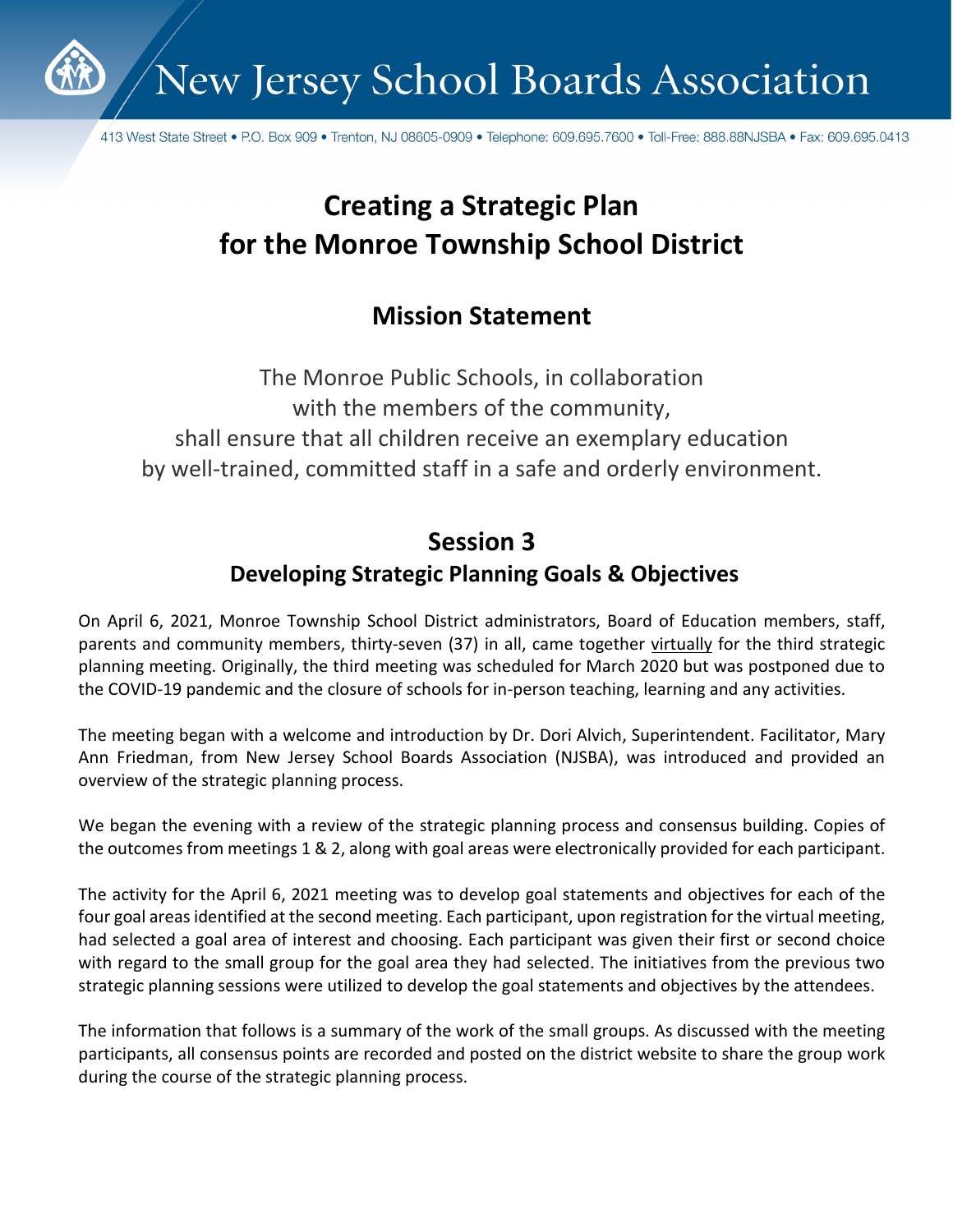# **Goal Area 1: Facilities / Finance**

| <b>Strengths</b>                                                    | <b>Challenges</b>                                                      |
|---------------------------------------------------------------------|------------------------------------------------------------------------|
| Funding / Material                                                  | Overcrowding / Unhoused students                                       |
| Fiscally responsible                                                | Transportation                                                         |
| Efficient transportation (in-house)                                 | Lack of adequate facilities; aging facilities                          |
| Well maintained facilities                                          | Insufficient State funding / Budget                                    |
| Transportation - efficient                                          | Increased transportation needs                                         |
| Safe environment                                                    | Limitations on financial resources                                     |
| Security                                                            | Overdevelopment                                                        |
| Technology                                                          | Lack of infrastructure within the town, i.e., roads,                   |
|                                                                     | sidewalks, traffic                                                     |
| Safety                                                              | Class sizes                                                            |
| <b>Resources</b>                                                    | Space - physical space, class size                                     |
| Curriculum - all levels                                             | Outdated / unrepairable AG (Applegarth School)                         |
| Highly rated district                                               | <b>Building constraints</b>                                            |
| Service learning programs                                           | Continue fight for fair funding                                        |
| Low % of out of district special ed                                 | Communication / BOE / Council / Planning / Zoning                      |
| Levels of special ed offered                                        | <b>Budget Cap</b>                                                      |
| Faculty                                                             | Geographic size - \$ transp., time on bus                              |
| Co-Curricular offerings (sports, clubs, etc.)                       | Student growth                                                         |
| <b>Staff Development</b>                                            | Growth / Referendum                                                    |
| Cluster classes / opportunity                                       | Resources                                                              |
| Unified sports / programs                                           | <b>Funding Partnerships</b>                                            |
| Quality education                                                   | Township infrastructure is insufficient to handle growth of<br>housing |
| Strong academics / schools                                          |                                                                        |
| Programs and course offerings: TAG, SPED, athletics,<br>music, STEM |                                                                        |
| Good people and good place                                          |                                                                        |
| Whole child; promoting well-roundedness, mindfulness                |                                                                        |
| <b>Extensive PD training</b>                                        |                                                                        |

## **Vision & Initiatives**

| <b>Vision</b>                                                                                                                     | <b>Initiatives</b>                                                             |
|-----------------------------------------------------------------------------------------------------------------------------------|--------------------------------------------------------------------------------|
| The vision of the MTSD is to cultivate an environment<br>in which ALL students are inspired to strive for their<br>personal best. | • Expanded programming<br>- Gifted and Talented<br>- Technical / Career skills |
|                                                                                                                                   | - Full-day K<br>- Arts & Music<br>- Option 2                                   |
|                                                                                                                                   |                                                                                |
|                                                                                                                                   |                                                                                |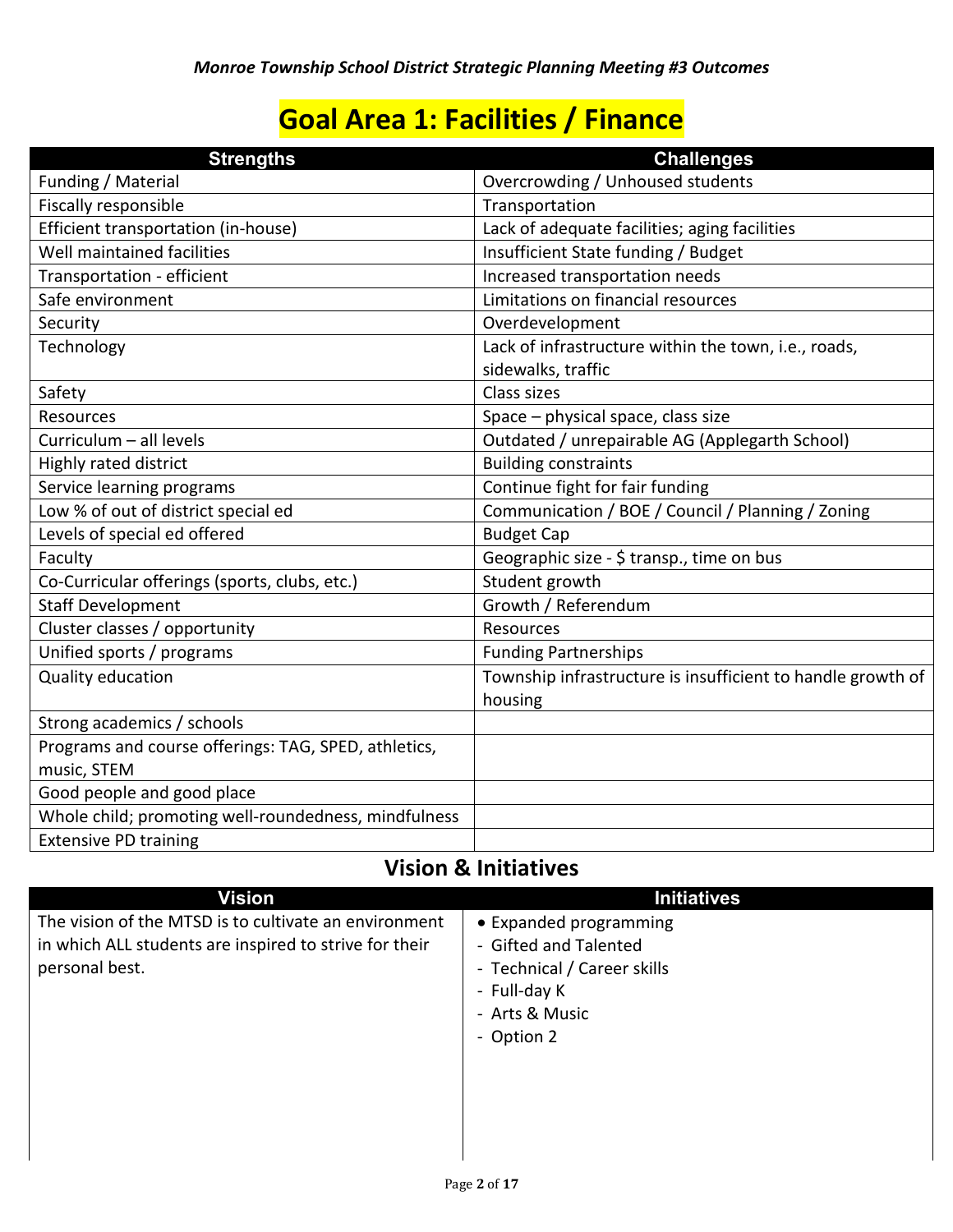| <b>Vision</b>                                                                                                                                                                                                                                                                                                                                                                                                                                                                                        | <b>Initiatives</b>                                                                                                                                                                                           |
|------------------------------------------------------------------------------------------------------------------------------------------------------------------------------------------------------------------------------------------------------------------------------------------------------------------------------------------------------------------------------------------------------------------------------------------------------------------------------------------------------|--------------------------------------------------------------------------------------------------------------------------------------------------------------------------------------------------------------|
| Every child meets their highest potential in a safe and<br>adequate environment incorporating social and<br>emotional wellness while being instructed by highly<br>qualified and educated professionals in an<br>organization that incorporates the entire community.                                                                                                                                                                                                                                | • Hire and retain highly qualified staff<br>• Pass referendum for expansion of facility<br>Keep open and transparent communication with<br>$\bullet$<br>community                                            |
| <b>Vision</b>                                                                                                                                                                                                                                                                                                                                                                                                                                                                                        | <b>Initiatives</b>                                                                                                                                                                                           |
| We imagine a world in which<br>At school, students feel safe, welcome and<br>supported by everyone else and feel<br>empowered to be themselves and make a<br>positive impact<br>Where students try, learn and experience the<br>world with a balance of tools, content, and<br>instruction that challenge them, allow them to<br>fail, and prepare them for their future as well-<br>adjusted, responsible and prepared adults<br>This is the world we imagine for the school district of<br>Monroe. |                                                                                                                                                                                                              |
| <b>Vision</b>                                                                                                                                                                                                                                                                                                                                                                                                                                                                                        | <b>Initiatives</b>                                                                                                                                                                                           |
| The vision of the MTSD is to enhance curriculum<br>through the infusion of technology to include all<br>grades (K-12) and advance curriculum to support the<br>Whole Child in life skills, vocational trades, and year<br>round enrichment and advancement courses in a safe<br>and secure environment.                                                                                                                                                                                              | • Top 10 in rankings<br>1:1 tech PreK-12 (grade 4 & up take home)<br>Summer enrichment (academic and fine arts, athletics)<br>$\bullet$<br>• Vocational trades (modern day)                                  |
| <b>Vision</b>                                                                                                                                                                                                                                                                                                                                                                                                                                                                                        | <b>Initiatives</b>                                                                                                                                                                                           |
| The MTSD accepts the challenge of preparing the<br>whole child for a rapidly changing world by<br>collaborating with the community to develop skills<br>necessary to succeed as a productive citizen.                                                                                                                                                                                                                                                                                                | Community: parents, businesses, colleges / tech schools<br>• Full-day Kindergarten<br>Whole Child focus<br>Life skills (Gen & SpEd)<br>$\bullet$<br>Career readiness<br>$\bullet$<br>Technology<br>$\bullet$ |
| <b>Vision</b>                                                                                                                                                                                                                                                                                                                                                                                                                                                                                        | <b>Initiatives</b>                                                                                                                                                                                           |
| To create infrastructure and facilities to maximize<br>students potential.<br>Satisfy market and professional needs                                                                                                                                                                                                                                                                                                                                                                                  | <b>Expand facilities</b><br>Curriculum includes technology AI, Robotics, Supply Chain,                                                                                                                       |
|                                                                                                                                                                                                                                                                                                                                                                                                                                                                                                      | etc.                                                                                                                                                                                                         |
| Challenge every student to maximize their potential<br>Prepare students with special needs to have                                                                                                                                                                                                                                                                                                                                                                                                   | Quality faculty and support staff along with materials and<br>programs that address needs of the student<br>Close monitoring, proper support, instructional strategies<br>and materials                      |
| meaningful futures                                                                                                                                                                                                                                                                                                                                                                                                                                                                                   |                                                                                                                                                                                                              |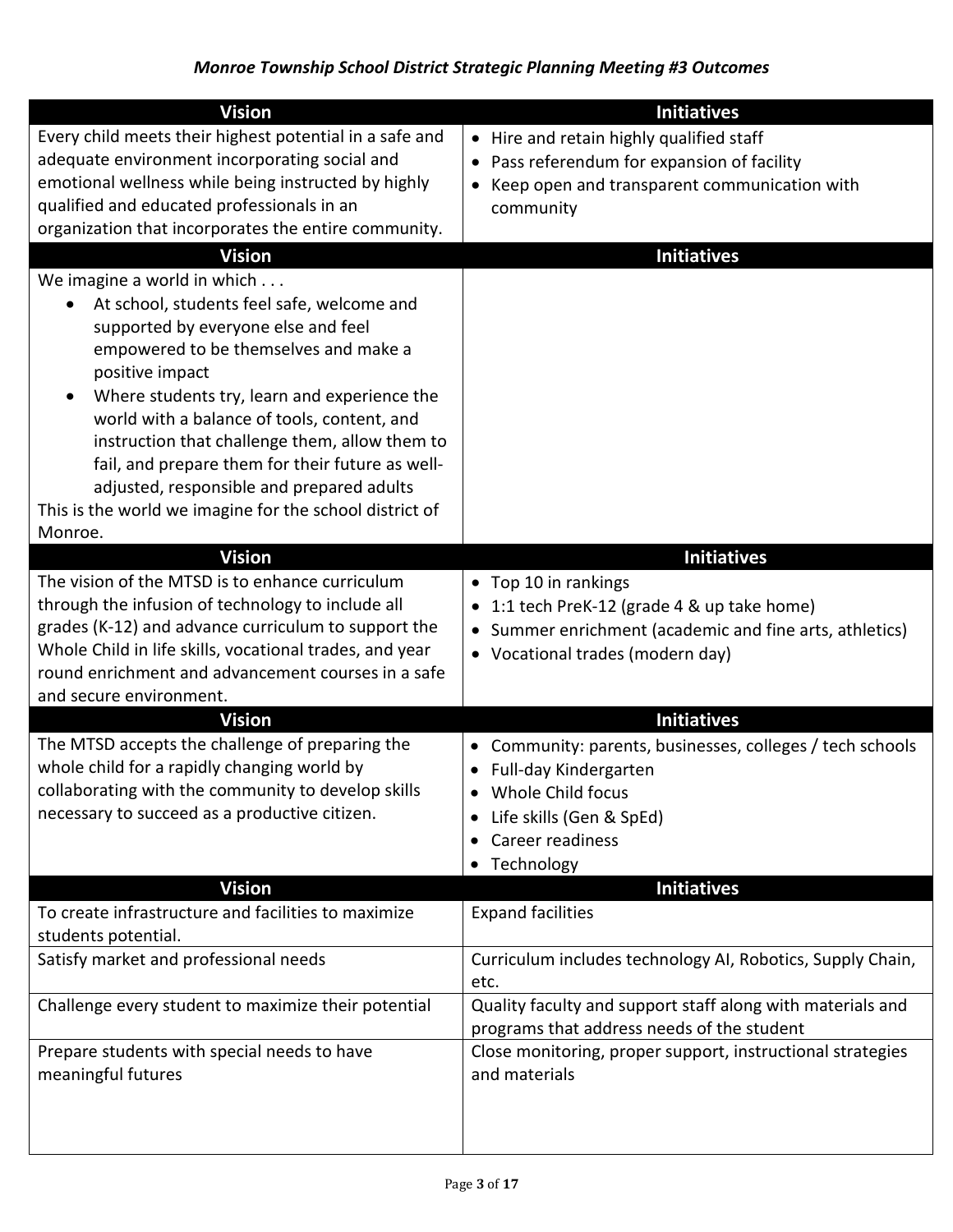| <b>Vision</b>                                        | <b>Initiatives</b>                                         |
|------------------------------------------------------|------------------------------------------------------------|
| Monroe is like a strong oak tree. We have deep roots | 1. District wide based activities (students and/or         |
| with many new leaves. We want to continue to create  | community members)                                         |
| a well-rooted learning community.                    | 2. Facilities expansion                                    |
|                                                      | 3. Recruiting and retaining quality staff                  |
|                                                      | 4. Culture of professionalism, with collaboration and open |
|                                                      | minds                                                      |
|                                                      | 5. Continuum of education for all students (targeted PD)   |
| Vision                                               | <b>Initiatives</b>                                         |
| <b>Personalized Programs</b>                         | Addresses needs of Special Ed, G/T and students "in the    |
|                                                      | middle", curricular experiences and extracurricular        |
|                                                      | opportunities                                              |
| <b>Collaboration between Stakeholders</b>            | Students, staff, families, community members.              |
|                                                      | Engagement by all stakeholders                             |
| Construction to support Growth                       | Provide safe facilities, cost-effective use of facilities  |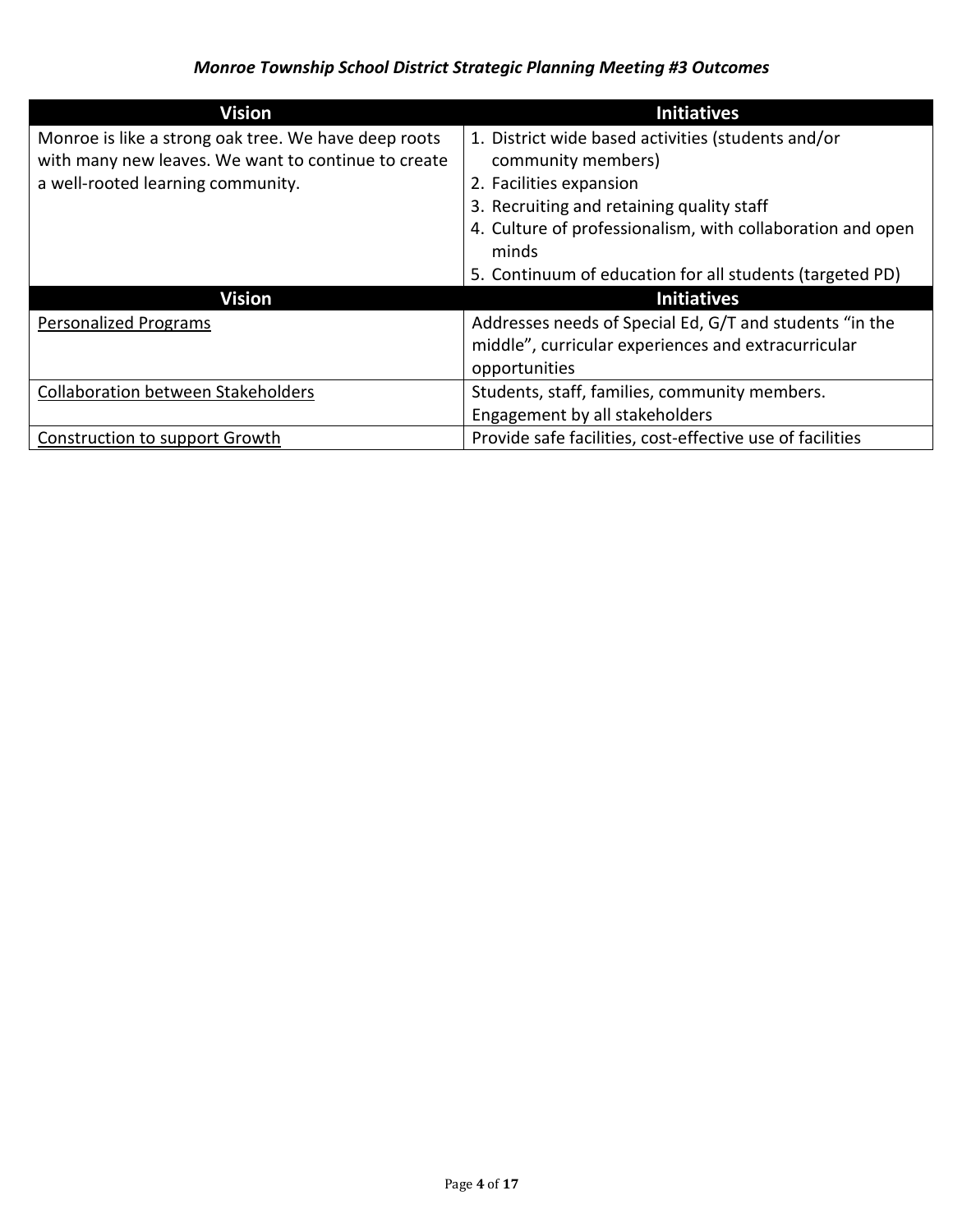# **Goal Area 2: Educational Excellence**

| <b>Strengths</b>                                                                 | <b>Challenges</b>                                            |
|----------------------------------------------------------------------------------|--------------------------------------------------------------|
| Character / Kindness                                                             | Overcrowding / unhoused students / referendum                |
| Funding / Material                                                               | Gifted support                                               |
| Technology                                                                       | Bullying @ MS                                                |
| Respect for teachers/dedicated staff and admin                                   | K-12 Supervisors stretched too thin                          |
| Administrative support/Highly qualified leadership                               | Lack of challenge opportunities in K-1                       |
| Clubs / Extra-Curriculars @ MTHS / MS                                            | Lack of adequate facilities; aging facilities                |
| Qualified and committed staff / faculty                                          | <b>Cultural awareness</b>                                    |
| Strong, quality academic programs (i.e., AVID; AP)                               | Space - physical space, class size                           |
| <b>Extensive PD training</b>                                                     | Being able to maintain high level of success with challenges |
| Students / Diverse population                                                    | Remaining an attractive place for teaching and               |
|                                                                                  | administrative candidates                                    |
| Special Education programs / Levels of Special Ed<br>offered                     | Developing resiliency in students                            |
| Strong community support                                                         | Funding / state aid                                          |
| Diversity of programs for many careers                                           | Better career/post HS planning/exploration                   |
| Good people and good place                                                       | Staff turnover                                               |
| Programs and course offerings: TAG, SPED, athletics,                             | Cell phone distractions                                      |
| music, STEM                                                                      |                                                              |
| Parents/parental involvement                                                     | Need more competitive academic Olympiads                     |
| Whole child; promoting well-roundedness,                                         | Expansion of special ed program (self-contained) to include  |
| mindfulness                                                                      | all schools                                                  |
| Programs - music/art, special ed, unified programs,<br>college placement, sports | Diverse needs                                                |
| Safe environment/security                                                        | Communication                                                |
| Anti-bullying culture/environment                                                | Increase parent / community involvement                      |
| Cluster classes / opportunity                                                    | Full day Kindergarten                                        |
| <b>Facilities</b>                                                                | Demographics                                                 |
| Positive culture                                                                 | Parent pressure                                              |
| Resources                                                                        | Professional Development offerings                           |
| High Achievement / AP                                                            | Transportation                                               |
| HS graduation rate                                                               | Resources                                                    |
| Highly rated district                                                            | <b>Funding Partnerships</b>                                  |
| Service learning programs                                                        | <b>BOE</b> for children                                      |
| Low % of out of district special ed                                              | Balancing needs of the community                             |
|                                                                                  | Communication / BOE / Council Planning / Zoning              |
|                                                                                  | Competitive salaries to retain and recruit staff             |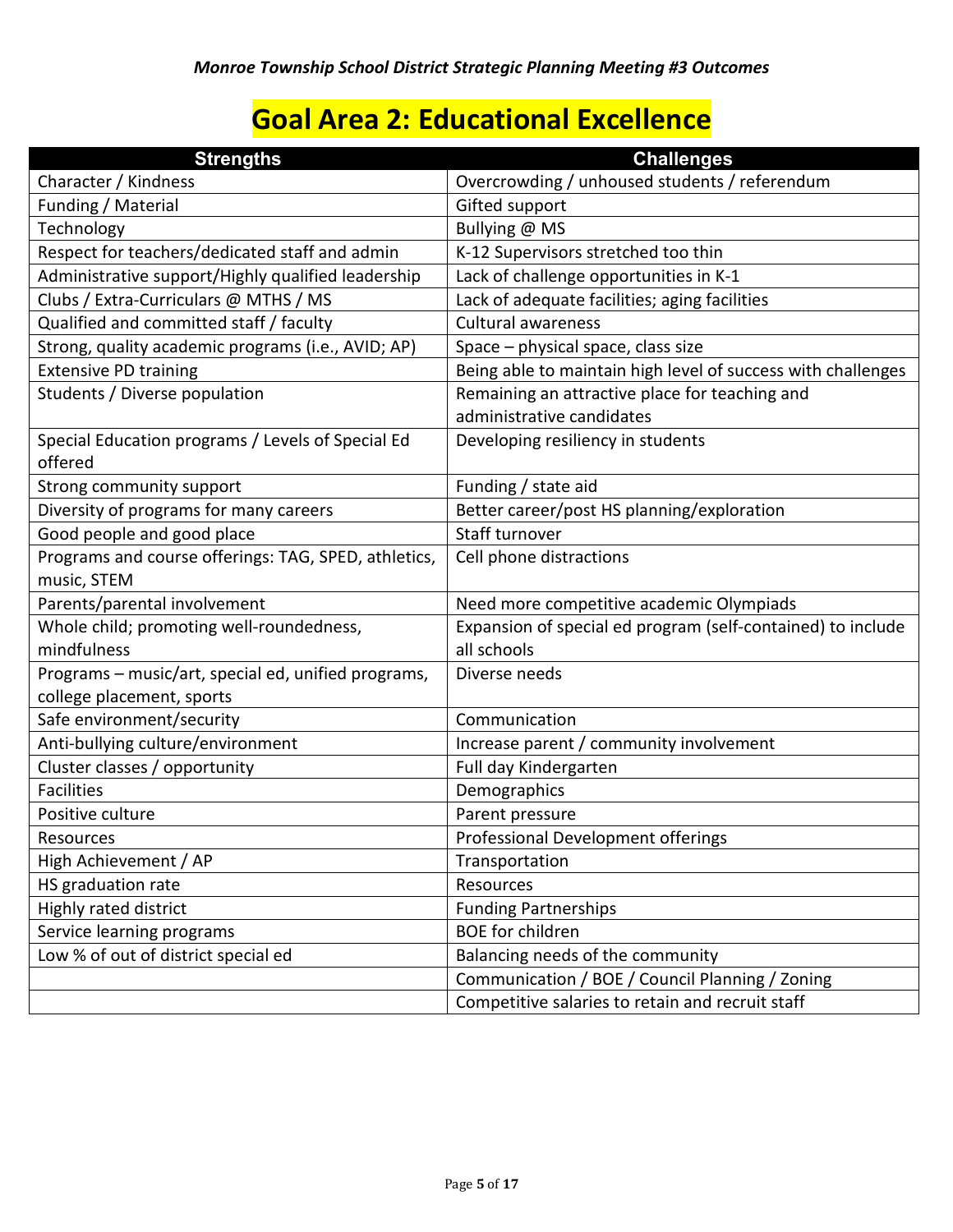# **Vision & Initiatives**

| <b>Vision</b>                                                                                                                                                                                                                                                                                                                                                                                                                                                                                                                                                                                                                                                                                                                                                                                                                | <b>Initiatives</b>                                                                                                                                                                                                                                                                                                                                                                                       |
|------------------------------------------------------------------------------------------------------------------------------------------------------------------------------------------------------------------------------------------------------------------------------------------------------------------------------------------------------------------------------------------------------------------------------------------------------------------------------------------------------------------------------------------------------------------------------------------------------------------------------------------------------------------------------------------------------------------------------------------------------------------------------------------------------------------------------|----------------------------------------------------------------------------------------------------------------------------------------------------------------------------------------------------------------------------------------------------------------------------------------------------------------------------------------------------------------------------------------------------------|
| The vision of the MTSD is to cultivate an environment<br>in which ALL students are inspired to strive for their<br>personal best.                                                                                                                                                                                                                                                                                                                                                                                                                                                                                                                                                                                                                                                                                            | Initiatives to Achieve the Vision<br>• Expanded programming<br>- Gifted and Talented<br>- Technical / Career skills<br>- Full-day K<br>- Arts & Music<br>- Option 2<br>• Formal goal-setting program/reflection<br>- Write own vision statement<br>- Evaluate/reflect on quality of courses and own effort<br>• Character Ed<br>- Integrated (infuse in lessons) / spiraling through all<br>grade levels |
| <b>Vision</b>                                                                                                                                                                                                                                                                                                                                                                                                                                                                                                                                                                                                                                                                                                                                                                                                                | <b>Initiatives</b>                                                                                                                                                                                                                                                                                                                                                                                       |
| Every child meets their highest potential in a safe and<br>adequate environment incorporating social and<br>emotional wellness while being instructed by highly<br>qualified and educated professionals in an<br>organization that incorporates the entire community.                                                                                                                                                                                                                                                                                                                                                                                                                                                                                                                                                        | • Hire and retain highly qualified staff<br>Pass referendum for expansion of facility<br>Continue to enhance social, emotional learning<br>$\bullet$<br>Keep open and transparent communication with<br>$\bullet$<br>community<br>Challenging curriculum that meets every child's<br>potential                                                                                                           |
| <b>Vision</b>                                                                                                                                                                                                                                                                                                                                                                                                                                                                                                                                                                                                                                                                                                                                                                                                                | <b>Initiatives</b>                                                                                                                                                                                                                                                                                                                                                                                       |
| We imagine a world in which<br>Every student feels excited and inspired to go<br>$\bullet$<br>to school each day<br>At school, students feel safe, welcome and<br>supported by everyone else and feel<br>empowered to be themselves and make a<br>positive impact<br>Where students try, learn and experience the<br>world with a balance of tools, content, and<br>instruction that challenge them, allow them to<br>fail, and prepare them for their future as well-<br>adjusted, responsible and prepared adults<br>Where each member of the community looks<br>$\bullet$<br>at the school system as a world-class operation<br>- with efficient systems and leading practice<br>processes that adds to the strength and future<br>of the community<br>This is the world we imagine for the school district of<br>Monroe. |                                                                                                                                                                                                                                                                                                                                                                                                          |
|                                                                                                                                                                                                                                                                                                                                                                                                                                                                                                                                                                                                                                                                                                                                                                                                                              |                                                                                                                                                                                                                                                                                                                                                                                                          |

 $\overline{\phantom{a}}$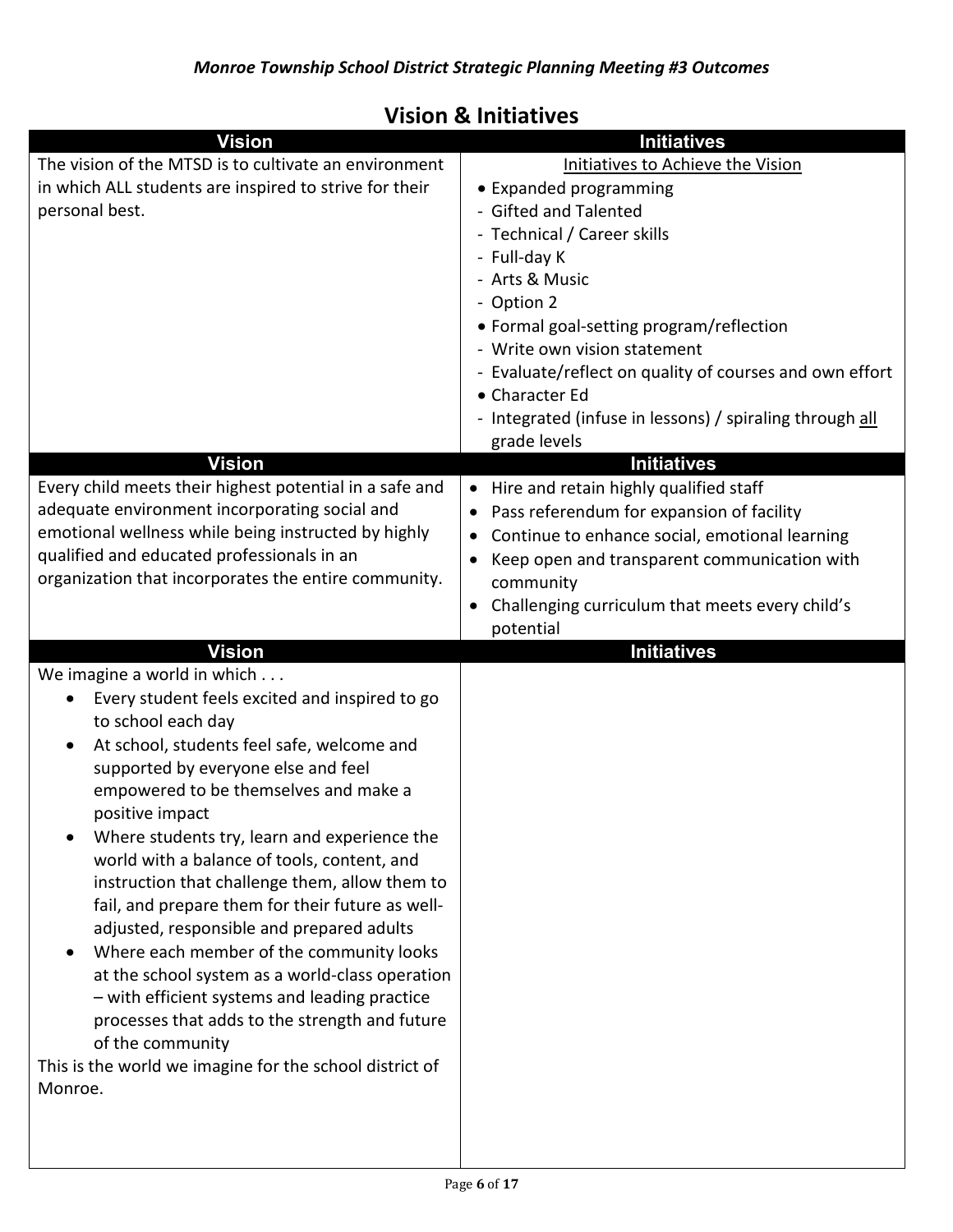| <b>Vision</b>                                           | <b>Initiatives</b>                                                  |
|---------------------------------------------------------|---------------------------------------------------------------------|
| The vision of the MTSD is to enhance curriculum         | • Top 10 in rankings                                                |
| through the infusion of technology to include all       | 1:1 tech PreK-12 (grade 4 & up take home)                           |
| grades (K-12) and advance curriculum to support the     | Summer enrichment (academic and fine arts,                          |
| Whole Child in life skills, vocational trades, and year | athletics)                                                          |
| round enrichment and advancement courses in a safe      | • Vocational trades (modern day)                                    |
| and secure environment.                                 |                                                                     |
| <b>Vision</b>                                           | <b>Initiatives</b>                                                  |
| The MTSD accepts the challenge of preparing the         | • Community: parents, businesses, colleges / tech                   |
| whole child for a rapidly changing world by             | schools                                                             |
| collaborating with the community to develop skills      | • Full-day Kindergarten                                             |
| necessary to succeed as a productive citizen.           | Whole Child focus                                                   |
|                                                         | Life skills (Gen & SpEd)                                            |
|                                                         | Career readiness                                                    |
|                                                         | • Technology                                                        |
| <b>Vision</b>                                           | <b>Initiatives</b>                                                  |
| 1. To create infrastructure and facilities to           | <b>Expand facilities</b>                                            |
| maximize students potential.                            |                                                                     |
| 2. Satisfy market and professional needs                | Curriculum includes technology AI, Robotics, Supply<br>Chain, etc.  |
| 3. Challenge every student to maximize their            | Quality faculty and support staff along with materials              |
| potential                                               | and programs that address needs of the student                      |
| 4. Prepare students with special need to have           | Close monitoring, proper support, instructional                     |
| meaningful futures                                      | strategies and materials                                            |
| <b>Vision</b>                                           | <b>Initiatives</b>                                                  |
| Monroe is like a strong oak tree. We have deep roots    | 1. District wide based activities (students and/or                  |
| with many new leaves. We want to continue to create     | community members)                                                  |
| a well-rooted learning community.                       | 2. Facilities expansion                                             |
|                                                         | 3. Recruiting and retaining quality staff                           |
|                                                         | 4. Culture of professionalism, with collaboration and<br>open minds |
|                                                         | 5. Continuum of education for all students (targeted                |
|                                                         | PD)                                                                 |
| <b>Vision</b>                                           | <b>Initiatives</b>                                                  |
| <b>Personalized Programs</b>                            | Addresses needs of Special Ed, G/T and students "in the             |
|                                                         | middle", curricular experiences and extracurricular                 |
|                                                         | opportunities                                                       |
| <b>Collaboration between Stakeholders</b>               | Students, staff, families, community members.                       |
|                                                         | Engagement by all stakeholders                                      |
| <b>Construction to support Growth</b>                   | Provide safe facilities, cost-effective use of facilities           |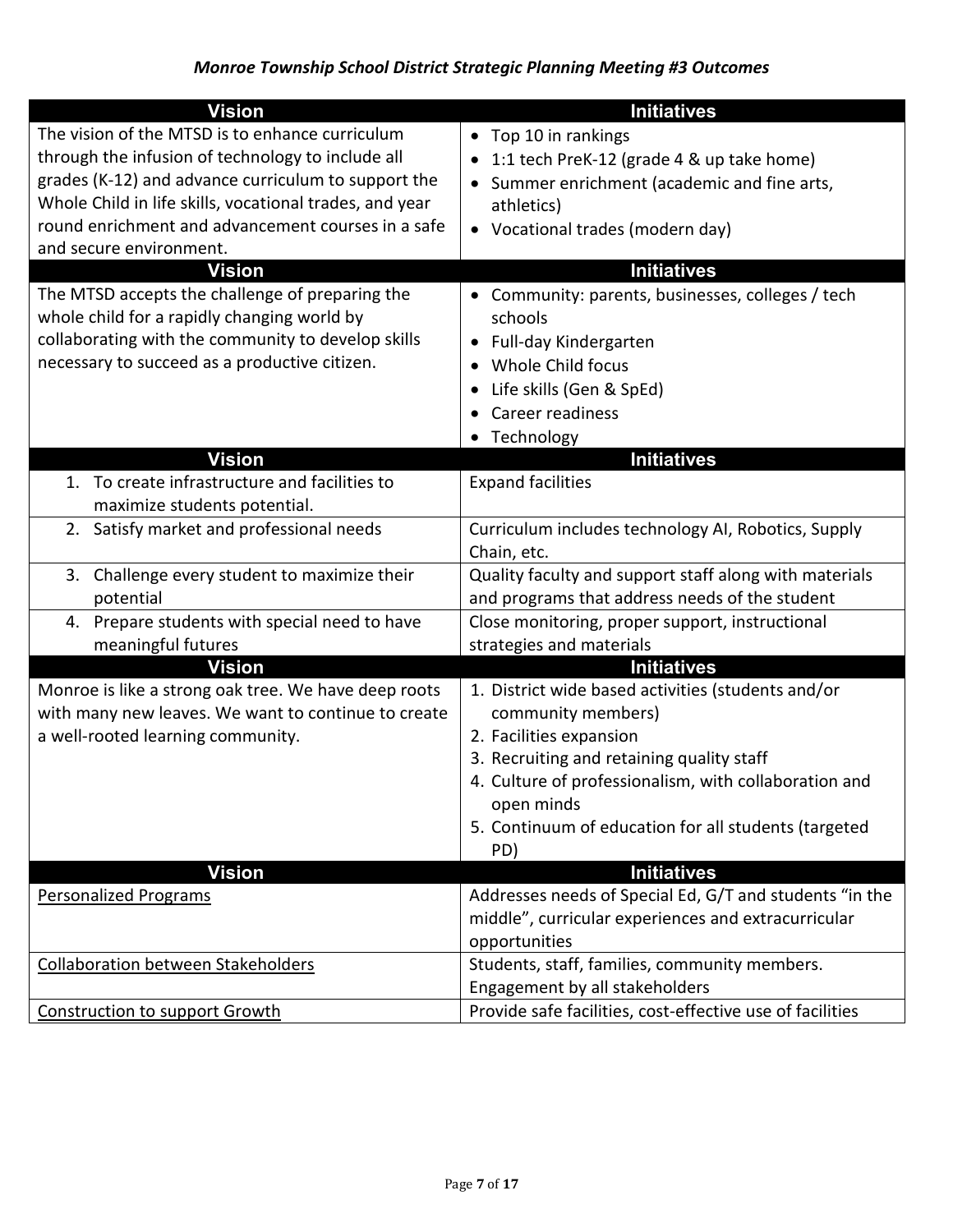# **Goal Area 3: Health & Wellness**

| <b>Strengths</b>                                     | <b>Challenges</b>                                           |
|------------------------------------------------------|-------------------------------------------------------------|
| Character / Kindness                                 | Overcrowding / Unhoused students                            |
| Funding / Material                                   | Bullying @ MS                                               |
| Respect for teachers                                 | K-12 Supervisors stretched too thin                         |
| Administrative support                               | Lack of challenge opportunities in K-1                      |
| Clubs / Extra-Curriculars @ MTHS/MS                  | Increasing student growth                                   |
| Extensive Professional Development (PD) training     | Lack of adequate facilities; aging infrastructure           |
| Students / Diverse population                        | Insufficient state funding                                  |
| Strong community support & parent involvement        | Overdevelopment                                             |
| Highly qualified leadership                          | Class sizes                                                 |
| Diversity of programs                                | <b>Cultural awareness</b>                                   |
| Programs and course offerings: TAG, SPED, athletics, | Developing resiliency in students                           |
| music, arts                                          |                                                             |
| Good people and good place                           | Outdated/unrepairable Applegarth School                     |
| Whole child; promoting well-roundedness,             | Staff turnover                                              |
| mindfulness                                          |                                                             |
| Well maintained facilities                           | Communication                                               |
| Safe environment / safety                            | Parent pressure                                             |
| Dedicated staff/administration; committed            | Diverse needs                                               |
| Strong academics / schools                           | Demographics                                                |
| Quality education                                    | Professional Development (PD) offerings                     |
| Anti-bullying culture environment; positive culture  | Transportation                                              |
| Unified sports / programs                            | Resources                                                   |
| Resources                                            | <b>Funding partnerships</b>                                 |
| Co-Curricular offerings (sports, clubs, etc.)        | <b>BOE</b> for children                                     |
| Security                                             | Increase parent and community involvement                   |
| Technology                                           | Competitive salaries to retain and recruit staff            |
| Food service                                         | Expansion of special ed program (self-contained) to include |
|                                                      | all schools                                                 |
| Transportation                                       | Proper training for all staff to support spec. ed students  |
| Highly rated district                                |                                                             |
| Service learning programs                            |                                                             |

## **Vision & Initiatives**

| Vision                                                 | <b>Initiatives</b>                       |
|--------------------------------------------------------|------------------------------------------|
| The vision of the MTSD is to cultivate an environment  | Initiatives to Achieve the Vision        |
| in which ALL students are inspired to strive for their | <b>Expanded programming</b>              |
| personal best.                                         | <b>Gifted and Talented</b>               |
|                                                        | - Technical / Career skills              |
|                                                        | - Full-day K                             |
|                                                        | - Arts & Music                           |
|                                                        | Option 2                                 |
|                                                        | • Formal goal-setting program/reflection |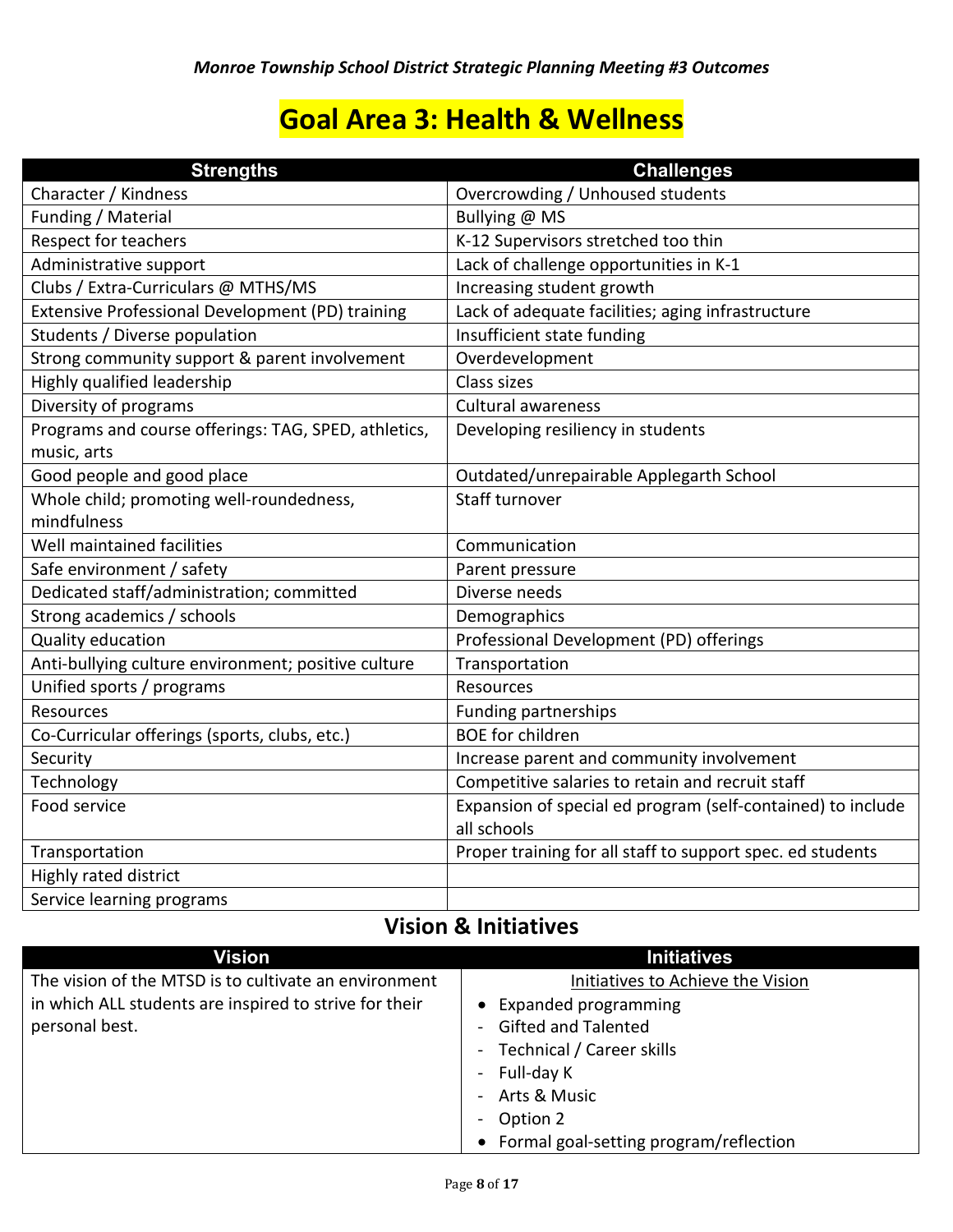| <b>Vision</b>                                                                                                                                                                                                                                                                                                                                                                                                                                                                                                                                                                                                                                                                                                                                                                                | Write own vision statement<br>Evaluate/reflect on quality of courses and own effort<br><b>Character Ed</b><br>Integrated (infuse in lessons) / spiraling through all<br>grade levels<br><b>Initiatives</b>                                                                   |
|----------------------------------------------------------------------------------------------------------------------------------------------------------------------------------------------------------------------------------------------------------------------------------------------------------------------------------------------------------------------------------------------------------------------------------------------------------------------------------------------------------------------------------------------------------------------------------------------------------------------------------------------------------------------------------------------------------------------------------------------------------------------------------------------|------------------------------------------------------------------------------------------------------------------------------------------------------------------------------------------------------------------------------------------------------------------------------|
| Every child meets their highest potential in a safe and<br>adequate environment incorporating social and<br>emotional wellness while being instructed by highly<br>qualified and educated professionals in an organization<br>that incorporates the entire community.                                                                                                                                                                                                                                                                                                                                                                                                                                                                                                                        | . Hire and retain highly qualified staff<br>• Pass referendum for expansion of facility<br>• Continue to enhance social, emotional learning<br>• Keep open and transparent communication with<br>community<br>• Challenging curriculum that meets every child's<br>potential |
| <b>Vision</b>                                                                                                                                                                                                                                                                                                                                                                                                                                                                                                                                                                                                                                                                                                                                                                                | <b>Initiatives</b>                                                                                                                                                                                                                                                           |
| We imagine a world in which<br>Every student feels excited and inspired to go to<br>school each day<br>At school, students feel safe, welcome and<br>supported by everyone else and feel<br>empowered to be themselves and make a<br>positive impact<br>Where students try, learn and experience the<br>world with a balance of tools, content, and<br>instruction that challenge them, allow them to<br>fail, and prepare them for their future as well-<br>adjusted, responsible and prepared adults<br>Where each member of the community looks at<br>٠<br>the school system as a world-class operation -<br>with efficient systems and leading practice<br>processes that adds to the strength and future<br>of the community<br>This is the world we imagine for the school district of |                                                                                                                                                                                                                                                                              |
| Monroe.                                                                                                                                                                                                                                                                                                                                                                                                                                                                                                                                                                                                                                                                                                                                                                                      |                                                                                                                                                                                                                                                                              |
| <b>Vision</b><br>The vision of the MTSD is to enhance curriculum<br>through the infusion of technology to include all grades<br>(K-12) and advance curriculum to support the Whole<br>Child in life skills, vocational trades, and year round<br>enrichment and advancement courses in a safe and<br>secure environment.                                                                                                                                                                                                                                                                                                                                                                                                                                                                     | <b>Initiatives</b><br>• Top 10 in rankings<br>• 1:1 tech PreK-12 (grade 4 & up take home)<br>• Summer enrichment (academic and fine arts, athletics)<br>• Vocational trades (modern day)                                                                                     |
| <b>Vision</b>                                                                                                                                                                                                                                                                                                                                                                                                                                                                                                                                                                                                                                                                                                                                                                                | <b>Initiatives</b>                                                                                                                                                                                                                                                           |
| The MTSD accepts the challenge of preparing the<br>whole child for a rapidly changing world by<br>collaborating with the community to develop skills<br>necessary to succeed as a productive citizen.                                                                                                                                                                                                                                                                                                                                                                                                                                                                                                                                                                                        | • Community: parents, businesses, colleges / tech schools<br>• Full-day Kindergarten<br>• Whole Child focus<br>• Life skills (Gen & SpEd)<br>• Career readiness                                                                                                              |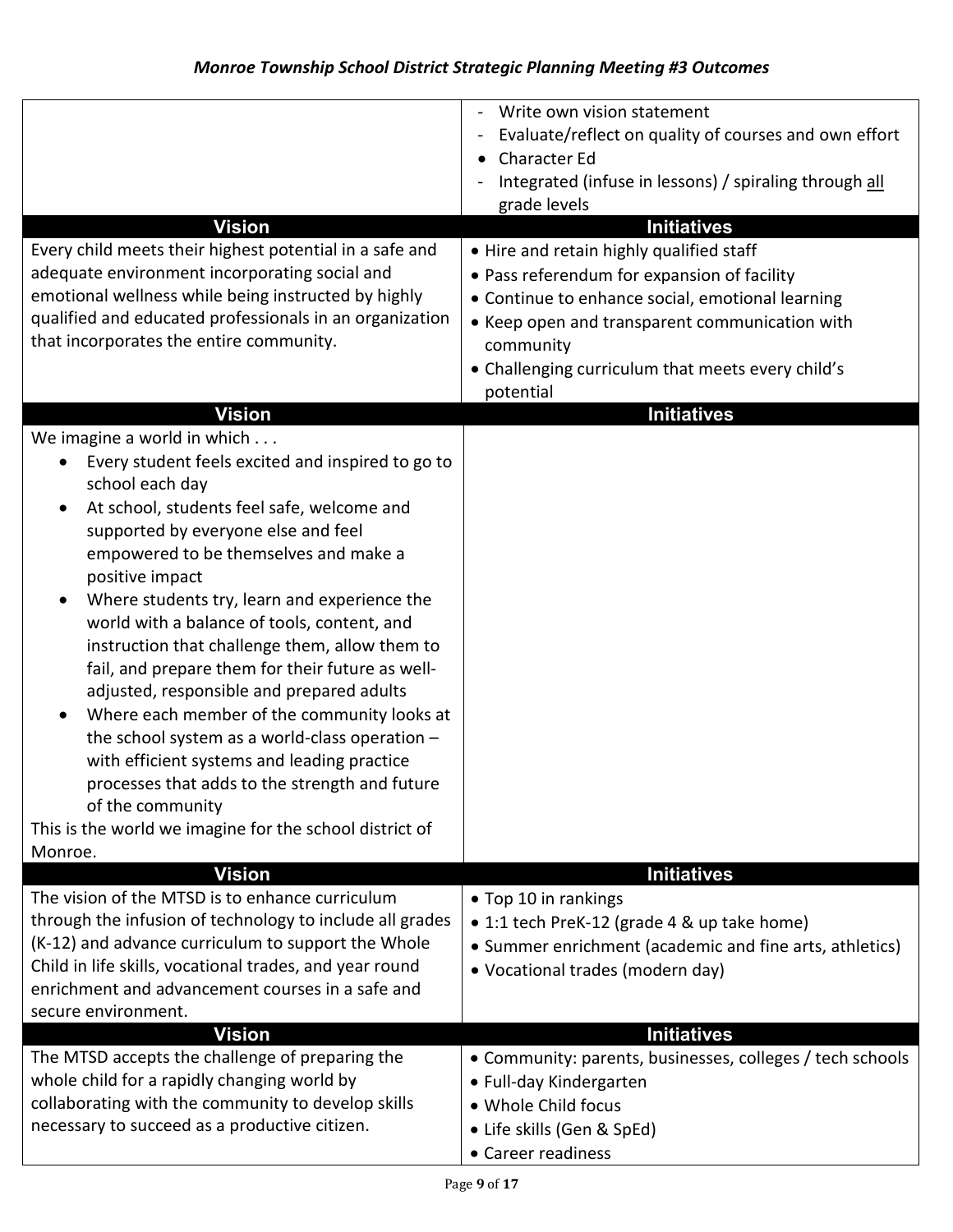|                                                      | • Technology                                               |
|------------------------------------------------------|------------------------------------------------------------|
| <b>Vision</b>                                        | <b>Initiatives</b>                                         |
| 1. To create infrastructure and facilities to        | <b>Expand facilities</b>                                   |
| maximize students potential.                         |                                                            |
| 2. Satisfy market and professional needs             | Curriculum includes technology AI, Robotics, Supply        |
|                                                      | Chain, etc.                                                |
| 3. Challenge every student to maximize their         | Quality faculty and support staff along with materials and |
| potential                                            | programs that address needs of the student                 |
| 4. Prepare students with special need to have        | Close monitoring, proper support, instructional strategies |
| meaningful futures                                   | and materials                                              |
| <b>Vision</b>                                        | <b>Initiatives</b>                                         |
| Monroe is like a strong oak tree. We have deep roots | 1. District wide based activities (students and/or         |
| with many new leaves. We want to continue to create  | community members)                                         |
| a well-rooted learning community.                    | 2. Facilities expansion                                    |
|                                                      | 3. Recruiting and retaining quality staff                  |
|                                                      | 4. Culture of professionalism, with collaboration and open |
|                                                      | minds                                                      |
|                                                      | 5. Continuum of education for all students (targeted PD)   |
| <b>Vision</b>                                        | <b>Initiatives</b>                                         |
| <b>Personalized Programs</b>                         | Addresses needs of Special Ed, G/T and students "in the    |
|                                                      | middle", curricular experiences and extracurricular        |
|                                                      | opportunities                                              |
| <b>Collaboration between Stakeholders</b>            | Students, staff, families, community members.              |
|                                                      | Engagement by all stakeholders                             |
| <b>Construction to support Growth</b>                | Provide safe facilities, cost-effective use of facilities  |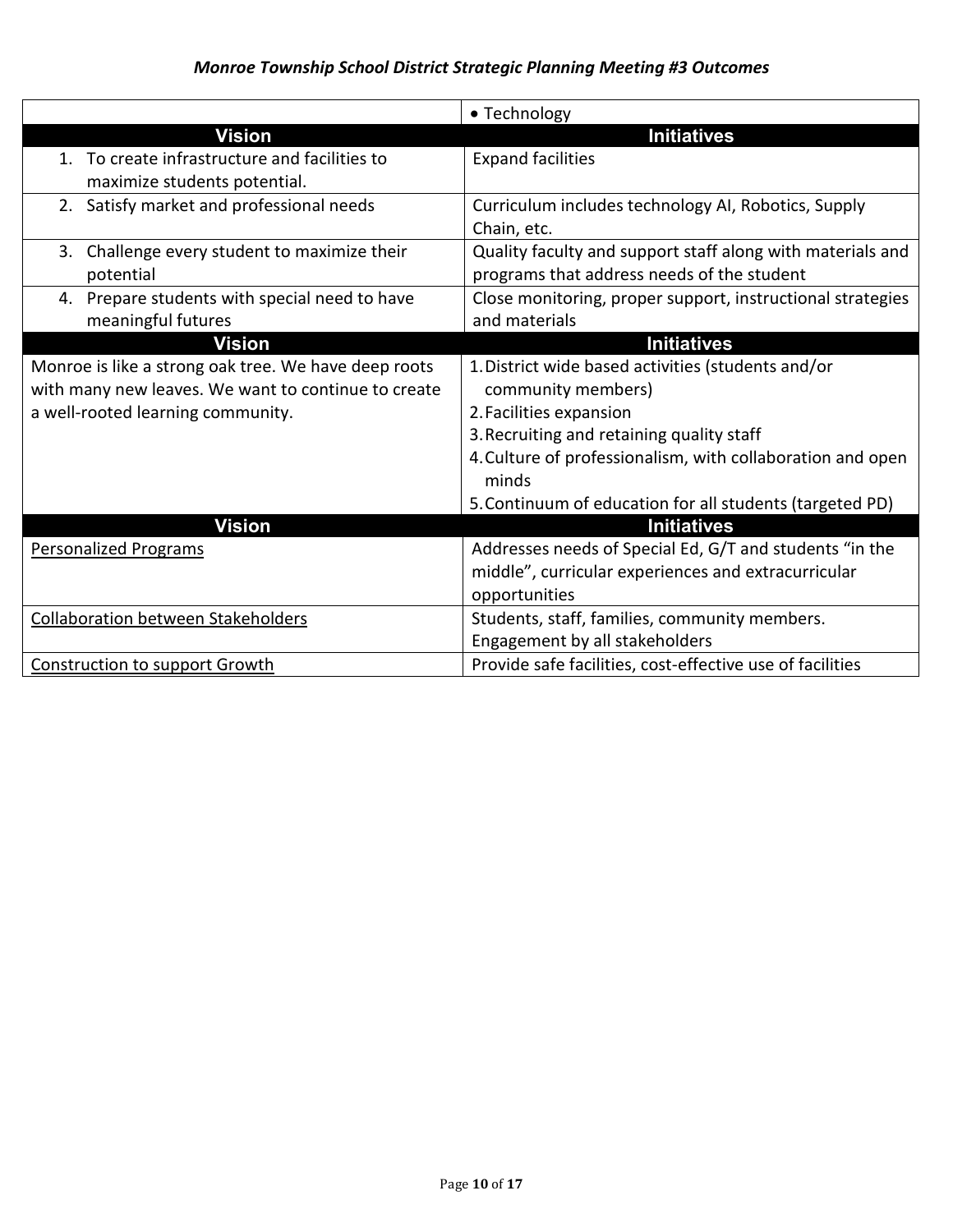# **Goal Area 4: Community Engagement**

| <b>Strengths</b>                                        | <b>Challenges</b>                                            |
|---------------------------------------------------------|--------------------------------------------------------------|
| Students / diverse population                           | Community                                                    |
| Strong community support/involvement                    | Insufficient State funding                                   |
| Highly qualified leadership                             | <b>Cultural awareness</b>                                    |
| Diversity of programs                                   | Being able to maintain high level of success with challenges |
| Good people and good place                              | Developing resiliency in students                            |
| Parents / Parent involvement                            | Communication                                                |
| Whole child; promoting well-roundedness,<br>mindfulness | Increase parent / community involvement                      |
| Quality programs / education                            | Overcrowding / unhoused students                             |
| Anti-bullying culture environment                       | Funding / state aid; continue fight for fair funding         |
| Exposure to diverse programs for many careers           | <b>Resources</b>                                             |
| Unified sports / programs                               | Township infrastructure is insufficient to handle growth of  |
|                                                         | housing                                                      |
| Positive culture                                        | Student growth                                               |
| Committed staff                                         | Parent pressure                                              |
| Resources                                               | Diverse needs                                                |
| Highly rated district                                   | Demographics                                                 |
| Service learning programs                               | Growth / referendum                                          |
| Diversity                                               | <b>Funding partnerships</b>                                  |
|                                                         | <b>BOE</b> for children                                      |
|                                                         | Balancing needs of the community                             |
|                                                         | Communication / BOE / Council / Planning / Zoning            |

## **Vision & Initiatives**

| <b>Vision</b>                                                            | <b>Initiatives</b>                                                                                                                                                                                                                                                      |
|--------------------------------------------------------------------------|-------------------------------------------------------------------------------------------------------------------------------------------------------------------------------------------------------------------------------------------------------------------------|
| The vision of the MTSD is to cultivate an environment                    | Initiatives to Achieve the Vision                                                                                                                                                                                                                                       |
| in which ALL students are inspired to strive for their<br>personal best. | Expanded programming<br>$\bullet$<br><b>Gifted and Talented</b><br>Technical / Career skills<br>Full-day K                                                                                                                                                              |
|                                                                          | Arts & Music<br>Option 2<br>Formal goal-setting program/reflection<br>Write own vision statement<br>Evaluate/reflect on quality of courses and own effort<br><b>Character Ed</b><br>$\bullet$<br>Integrated (infuse in lessons) / spiraling through all<br>grade levels |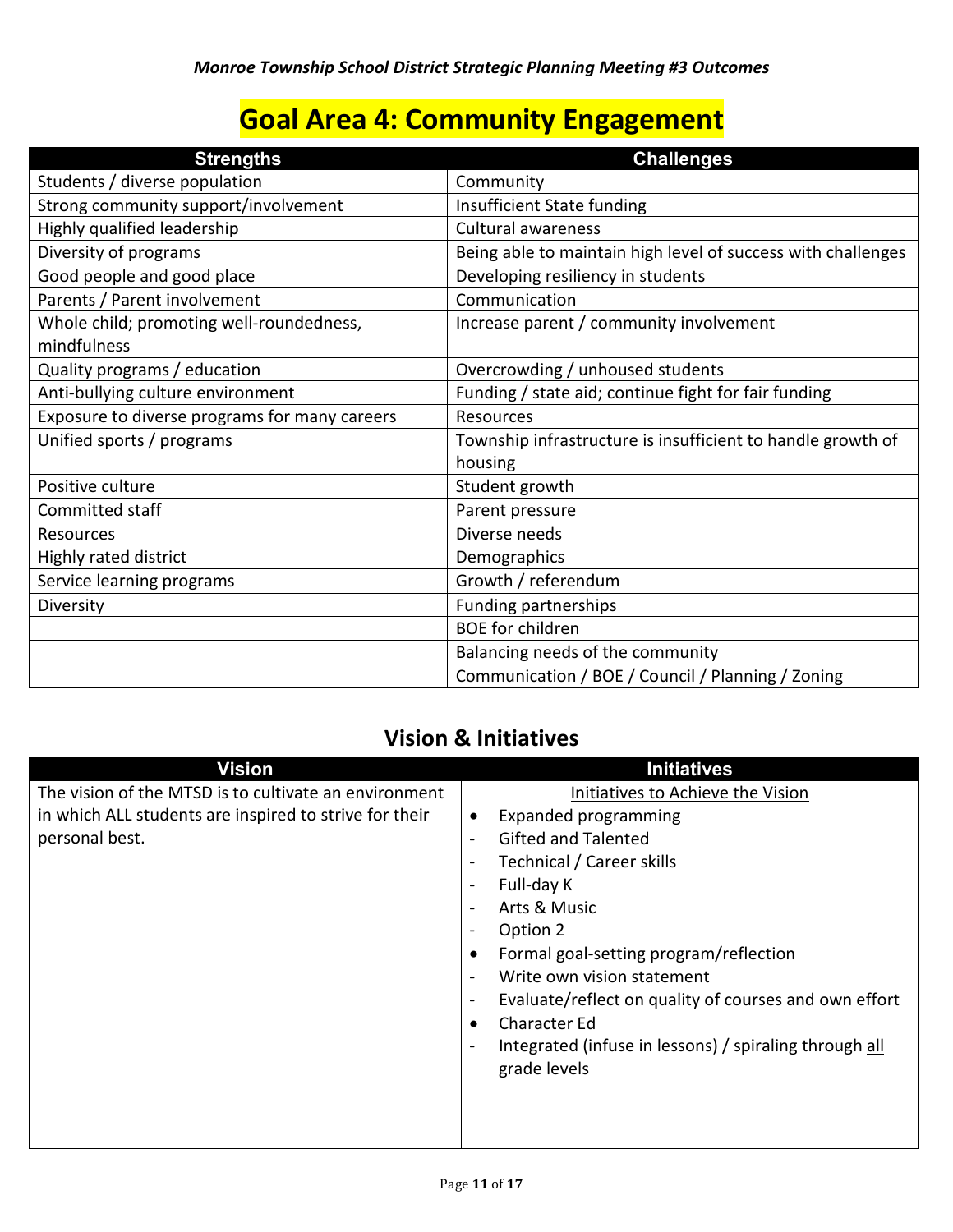| <b>Vision</b>                                                                                                                                                                                                                                                                                                                                                                                                                                                                                                                                                                           | <b>Initiatives</b>                                                                                                                                                                                                                                                                                                   |
|-----------------------------------------------------------------------------------------------------------------------------------------------------------------------------------------------------------------------------------------------------------------------------------------------------------------------------------------------------------------------------------------------------------------------------------------------------------------------------------------------------------------------------------------------------------------------------------------|----------------------------------------------------------------------------------------------------------------------------------------------------------------------------------------------------------------------------------------------------------------------------------------------------------------------|
| Every child meets their highest potential in a safe and<br>adequate environment incorporating social and<br>emotional wellness while being instructed by highly<br>qualified and educated professionals in an<br>organization that incorporates the entire community.<br>Vision<br>We imagine a world in which<br>Every student feels excited and inspired to go<br>$\bullet$<br>to school each day<br>At school, students feel safe, welcome and<br>٠<br>supported by everyone else and feel<br>empowered to be themselves and make a                                                  | • Hire and retain highly qualified staff<br>Pass referendum for expansion of facility<br>$\bullet$<br>Continue to enhance social, emotional learning<br>Keep open and transparent communication with<br>community<br>Challenging curriculum that meets every child's<br>$\bullet$<br>potential<br><b>Initiatives</b> |
| positive impact<br>Where students try, learn and experience the<br>$\bullet$<br>world with a balance of tools, content, and<br>instruction that challenge them, allow them to<br>fail, and prepare them for their future as well-<br>adjusted, responsible and prepared adults<br>Where each member of the community looks<br>$\bullet$<br>at the school system as a world-class operation<br>- with efficient systems and leading practice<br>processes that adds to the strength and future<br>of the community<br>This is the world we imagine for the school district of<br>Monroe. |                                                                                                                                                                                                                                                                                                                      |
| <b>Vision</b>                                                                                                                                                                                                                                                                                                                                                                                                                                                                                                                                                                           | <b>Initiatives</b>                                                                                                                                                                                                                                                                                                   |
| The vision of the MTSD is to enhance curriculum<br>through the infusion of technology to include all<br>grades (K-12) and advance curriculum to support the<br>Whole Child in life skills, vocational trades, and year<br>round enrichment and advancement courses in a safe<br>and secure environment.                                                                                                                                                                                                                                                                                 | Top 10 in rankings<br>٠<br>1:1 tech PreK-12 (grade 4 & up take home)<br>Summer enrichment (academic and fine arts, athletics)<br>$\bullet$<br>• Vocational trades (modern day)                                                                                                                                       |
| <b>Vision</b>                                                                                                                                                                                                                                                                                                                                                                                                                                                                                                                                                                           | <b>Initiatives</b>                                                                                                                                                                                                                                                                                                   |
| The MTSD accepts the challenge of preparing the<br>whole child for a rapidly changing world by<br>collaborating with the community to develop skills<br>necessary to succeed as a productive citizen.                                                                                                                                                                                                                                                                                                                                                                                   | • Community: parents, businesses, colleges / tech<br>schools<br>Full-day Kindergarten<br>Whole Child focus<br>Life skills (Gen & SpEd)<br>Career readiness<br>Technology                                                                                                                                             |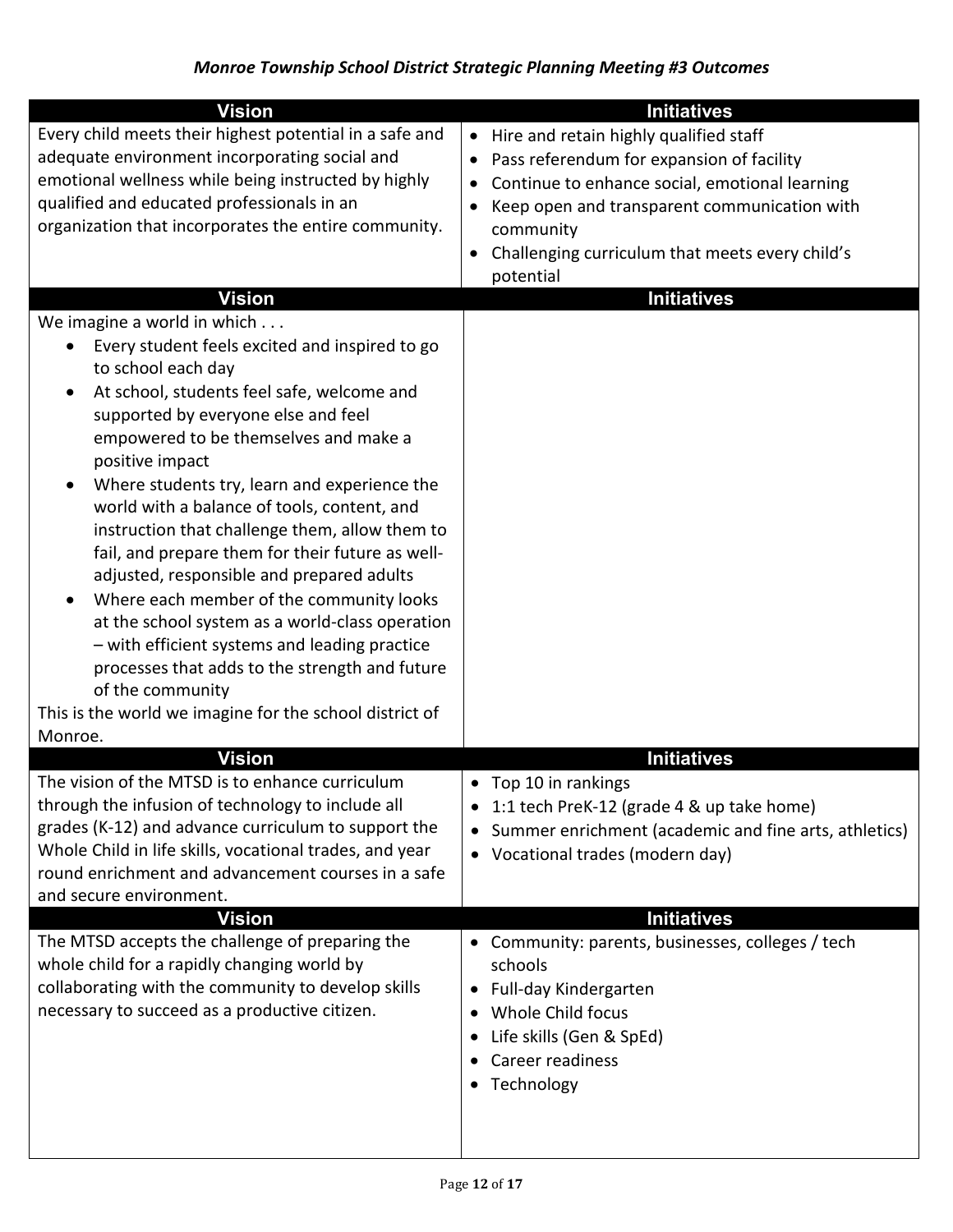| Vision                                               | <b>Initiatives</b>                                         |
|------------------------------------------------------|------------------------------------------------------------|
| 1. To create infrastructure and facilities to        | <b>Expand facilities</b>                                   |
| maximize students potential.                         |                                                            |
| 2. Satisfy market and professional needs             | Curriculum includes technology AI, Robotics, Supply        |
|                                                      | Chain, etc.                                                |
| Challenge every student to maximize their<br>3.      | Quality faculty and support staff along with materials and |
| potential                                            | programs that address needs of the student                 |
| 4. Prepare students with special need to have        | Close monitoring, proper support, instructional strategies |
| meaningful futures                                   | and materials                                              |
| <b>Vision</b>                                        | <b>Initiatives</b>                                         |
| Monroe is like a strong oak tree. We have deep roots | 1. District wide based activities (students and/or         |
| with many new leaves. We want to continue to create  | community members)                                         |
| a well-rooted learning community.                    | 2. Facilities expansion                                    |
|                                                      | 3. Recruiting and retaining quality staff                  |
|                                                      | 4. Culture of professionalism, with collaboration and      |
|                                                      | open minds                                                 |
|                                                      | 5. Continuum of education for all students (targeted PD)   |
| <b>Vision</b>                                        | <b>Initiatives</b>                                         |
| <b>Collaboration between Stakeholders</b>            | Students, staff, families, community members.              |
|                                                      | Engagement by all stakeholders                             |
| <b>Construction to support Growth</b>                | Provide safe facilities, cost-effective use of facilities  |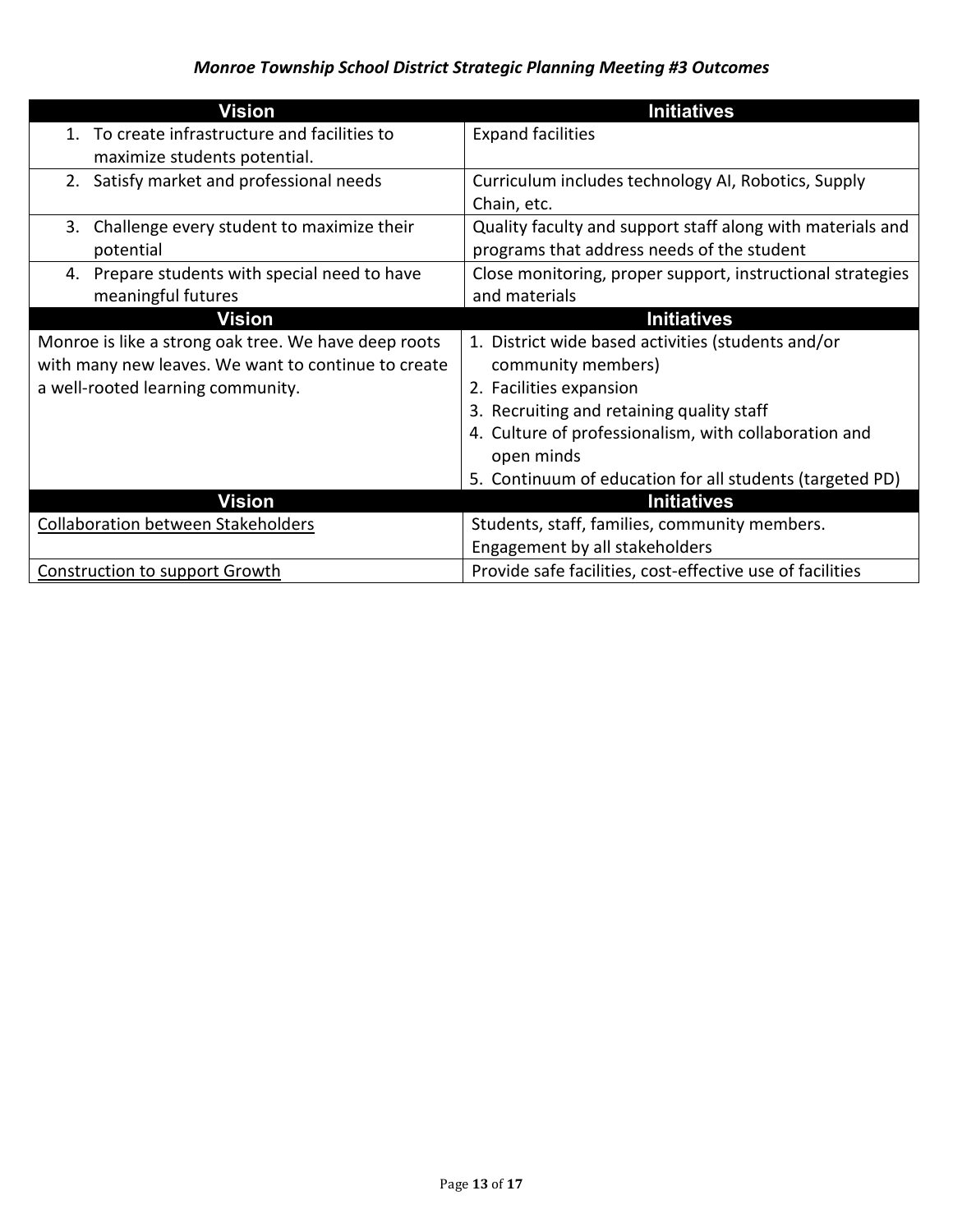# **Common Themes Identified by Large Group**

## **Meeting #1 Strengths & Challenges**

- 
- 
- Good people good culture **and the Second Property** Peed for transportation
- 
- 
- 
- Fiscal responsibility **Aging infrastructure Aging infrastructure**
- Overcrowding / increased enrollment Facilities strength & challenge
- Lack of township infrastructure Facilities clean and inviting
- Highly qualified staff Lack of sufficient State Aid
- Diverse community **Example 20 Full Day Kindergarten** 
	-
- Special Needs programs **Conserversity** Attention to Whole Child,
- Course offerings **Course of Executive Character**, Kindness
- Strong administration **Constructs CO** STEM, Elementary and up
	-
	-
	-

## **Meeting #2 Vision & Initiatives**

- Community involvement
- Hire and retain highly qualified staff
- Afterschool activities & summer programs
- Educational Excellence
	- challenging curriculum
	- meet individual child's needs and potential
- $\bullet$  The Whole Child SEL
- Meeting the Markets' Professional Needs
- Pass Referendum for adequate facilities
- Life Skills
- Collaboration
- Build upon a culture of professionalism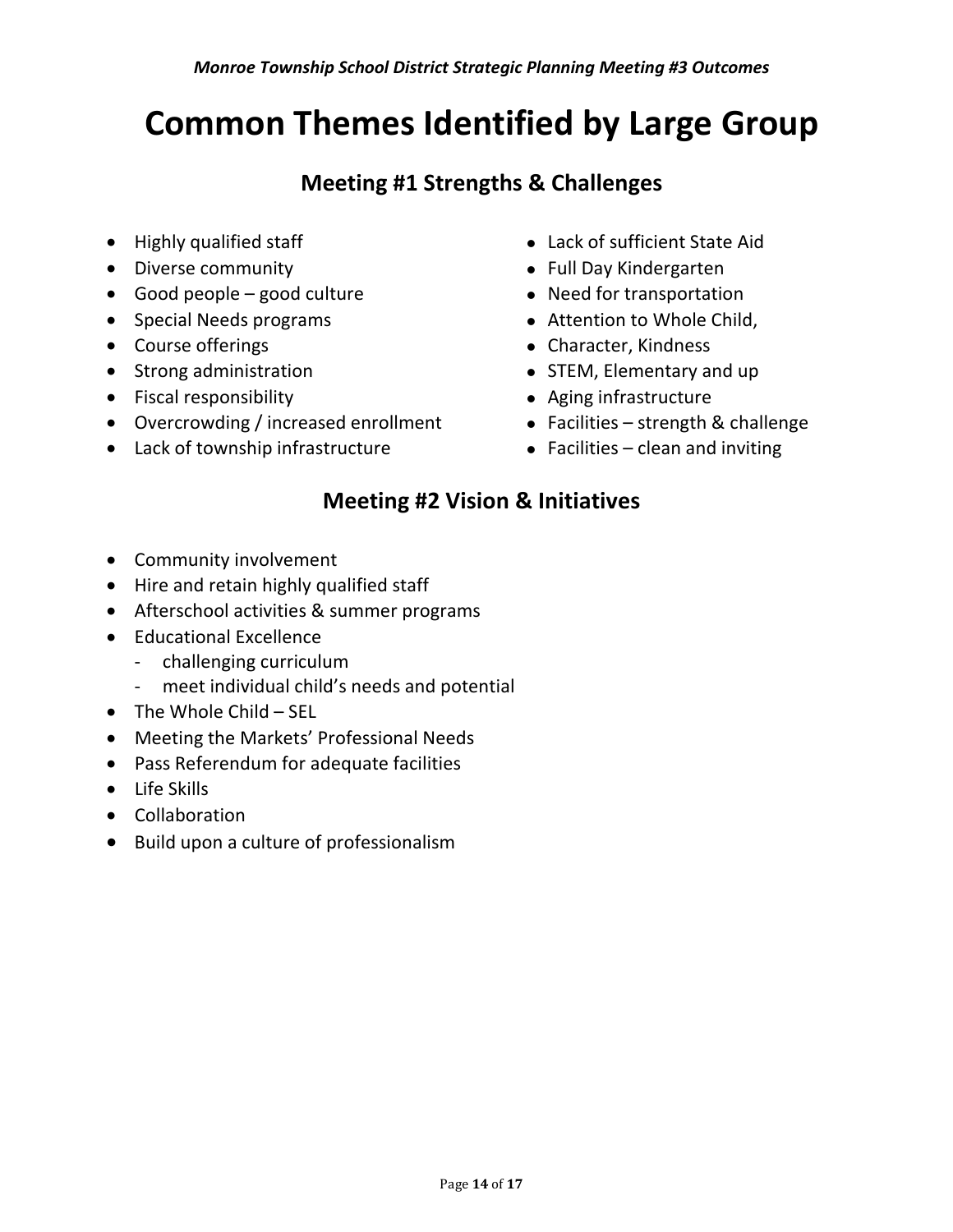Utilizing the information from Meetings 1 and 2, the following goal statements and objectives were developed by the small groups. Consensus was achieved in the individual groups. Each small group then reported out and consensus was achieved by the larger group.

# **Monroe Township School District Strategic Planning Goals**

### **I. Facilities & Finance**

**Goal: Demonstrate and address the current facility needs as well as the need for additional facilities to safely house our students for a comprehensive education**.

#### **Objectives:**

- To create a referendum to increase our current facilities as well as strengthen existing facilities to meet the needs to expand our programs due to increased enrollment.
- To create a referendum to increase our current facilities as well as strengthen existing facilities to ensure facilities that are in a state of good repair.
- To develop a priority needs list of the existing infrastructure as well as a timeline for which they are to be addressed and to be communicated to the community.
- To finance each as efficiently as possible utilizing shared services, public and private partnerships, grant funding and potentially set a priority of stages for completion.

### **II. Educational Excellence**

**Goal: Provide ALL students with access and opportunities to develop the necessary skills to become career- and college-ready through inclusive and diverse learning opportunities with highly qualified, well-trained staff.**

#### **Objectives:**

- Provide curricula, learning opportunities, and professional development (PD) that is representative of our staff, students, and our community's diverse needs.
- Expand educational opportunities and course offerings in Elementary, Middle, and High School including expanding partnerships with colleges for dual enrollment courses, summer enrichment opportunities (K-12), after school activities (K-12).
- Develop and expand career preparation partnerships with vocational schools and within the private sector.
- Provide ALL students 1:1 access to technology on all platforms through the integration of technology as a teaching and learning tool within all content areas.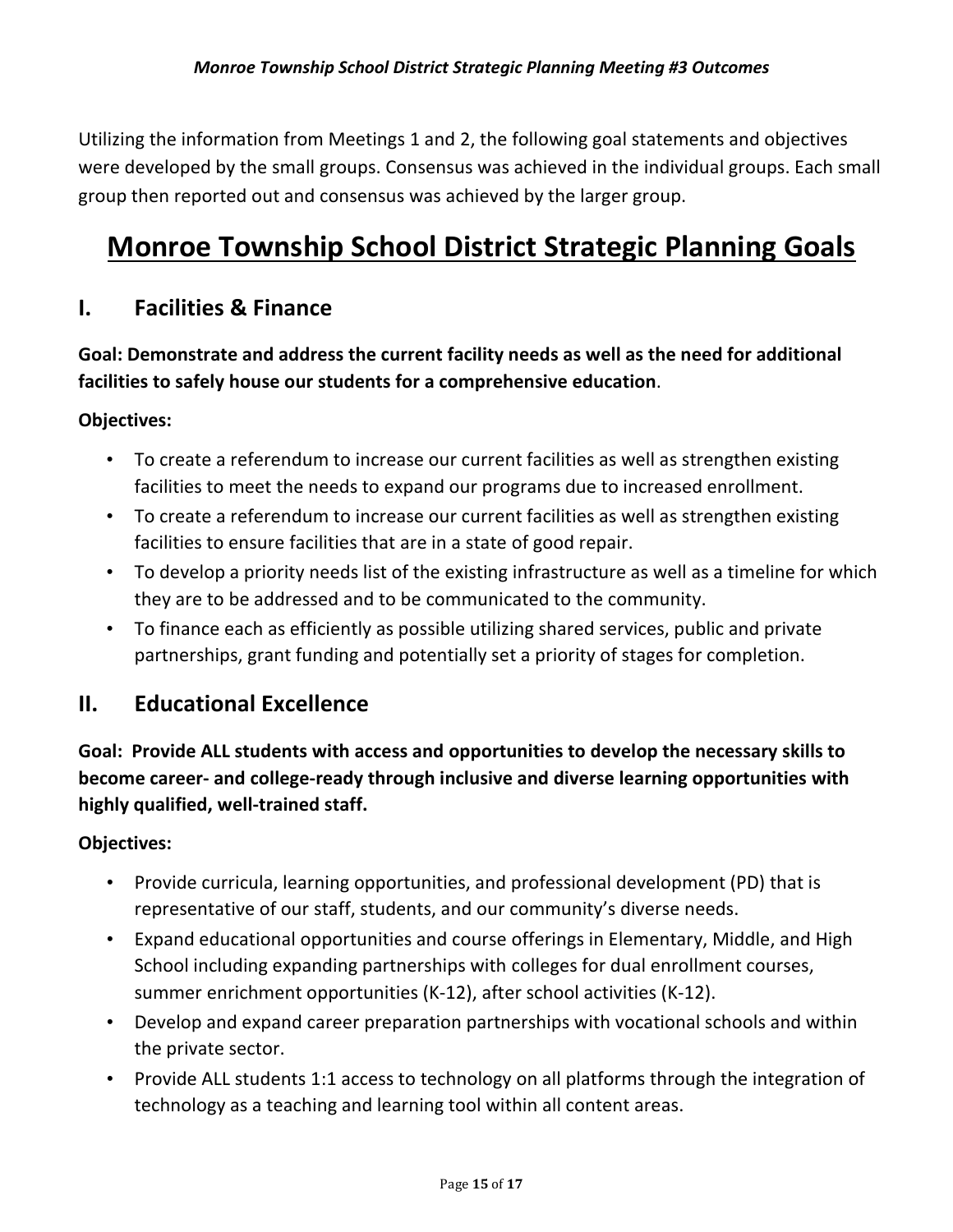### **III. Health & Wellness**

**Goal: To provide resources and promote an environment that enhances and supports the health and wellness of students, staff, and families**.

#### **Objectives:**

- Focus on meeting the needs of the Whole Child through social-emotional curriculum, increased cultural awareness and acceptance, staff training, counseling programs, afterschool and summer activities, and community building events.
- Focus on meeting the social-emotional needs of staff through professional development, mental health support, and wellness programs.
- Focus on building strong community support and family involvement for all of our stakeholders.
- Focus on creating infrastructure and facilities to maximize student and staff well-being and potential.

### **IV. Community Engagement**

**Goal:** The Monroe Township School District strives to create strong partnerships with our diverse community through authentic communication and accessibility.

#### **Objectives:**

- To improve our ability to share information in the community both internally and externally (social media presence, in-person at community events, and during school events).
- Embrace community-based steering committees comprised of industry professionals, teachers, administrators, students and community members.
- Design a community-based needs assessment, within the  $21^{st}$  Century context, to address the district's ability to be culturally responsive and leverage the opportunity that Monroe Township's diverse community has to offer.
- Leverage the benefits of the virtual learning environment to expand community engagement / communication through a variety of venues.